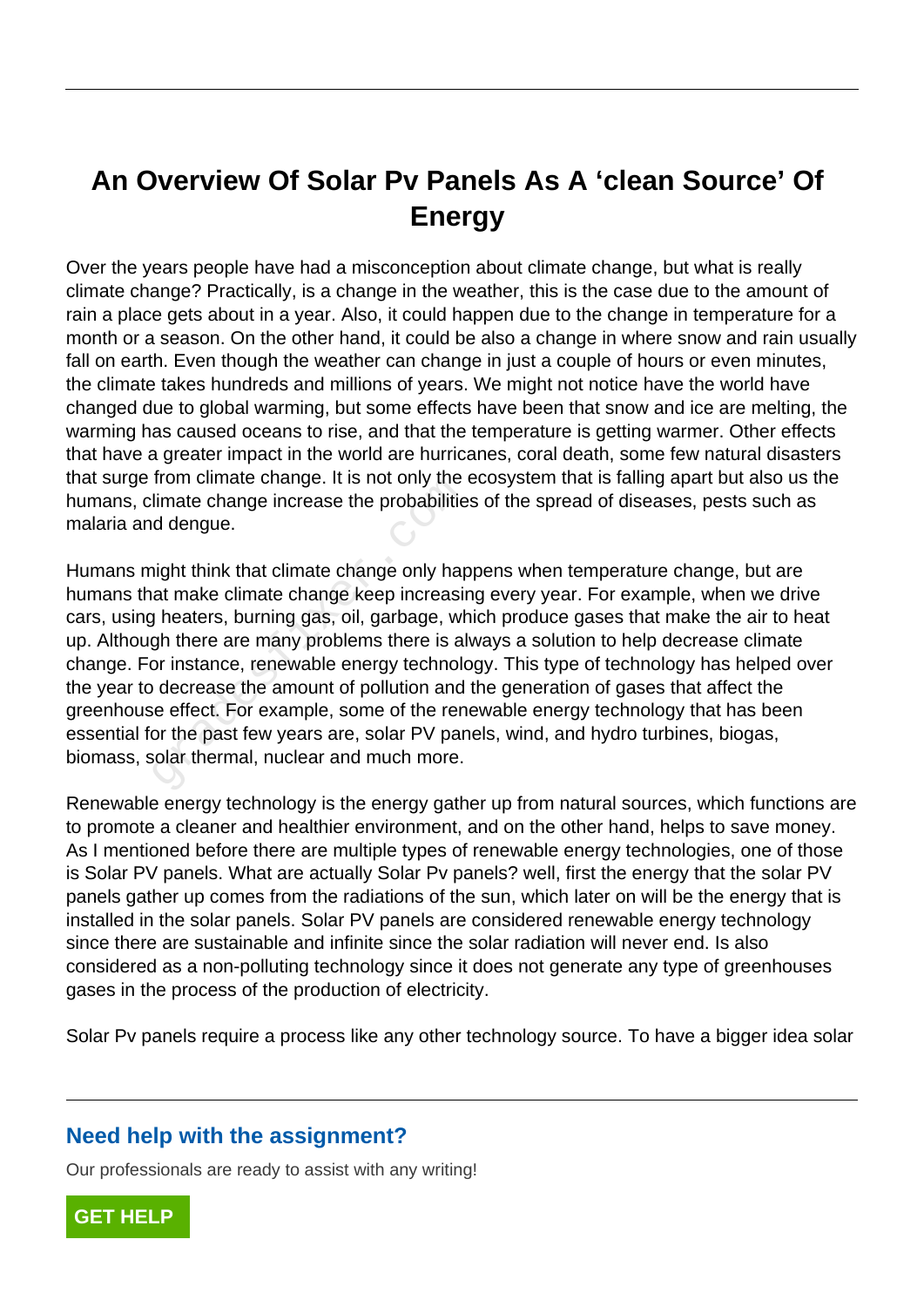Pv panels allow particles of light which are called photons, to knock electrons free from atoms, and eventually, this procedure will generate the flow of electricity. The panels contain cells that are known as ¨photovoltaic¨ which are the cells in charge of converting sunlight into electricity. To make this possible photovoltaic cells are made of semiconducting materials. The semiconductors materials required to make possible these processes are boron and silicon, but mostly silicon. Silicon cells absorb the radiation of the sun, eventually, the sun´s rays interact with the cell and this interaction will enable the electrons to move. When the electron starts moving it will create a flow made up of electric current, which later on will produce electricity known as alternating current (AC) electricity. There are several types of panels but they all depend on the same material which is Silicon. The three different types are monocrystalline, polycrystalline, or thin film. They do not have the same efficiency but still, they have the same physical characteristics.

To afford this process there is obviously a cost. In 2018, most of the people who own a solar panel are paying between \$2.71 and \$3.57 pdf watt so that they could install a solar panel. Throughout the year the average cost of the PV panels before tax is around \$18,840. Even Though the price is very high people can manage the way to save money so that they could afford the maintenance of the solar panels. Every year technology is advancing, which makes possible the improvement of the solar panels. They are making the solar PV panels smaller, more economical, and efficient.

Like any other process, solar Py panels have its advantages and disadvantages. Even though it has disadvantages it actually has more advantages. Some of the advantages of using solar PV panels these days are, low maintenance cost since solar panels generally speaking do not need a lot of maintenances. For example, to keep it clean you just need to clean it some times per year. On the other side, if you have a solar panel inverter you can change it between five to ten years. Other advantages are that they reduce electricity cheeks, the electric current produce is clean since the PV process does not release any harmful air into the environment since its principal component is the sun's radiation. Since its first and most important component is the sun there is not any dangerous effect that threats humans and animal health. In the year the average cost of the PV p<br>e price is very high people can manage<br>maintenance of the solar panels. Every<br>ne improvement of the solar panels. Th<br>iomical, and efficient.<br>ther process, solar Pv panels have its a

As I mentioned before this process has also disadvantages. For example the weather. For this process, the weather is crucial, since the generations of electricity depend on the weather. Solar PV panels depend on the weather since it is more favorable to obtain energy on sunny days than collect energy from rainy and cloudy day´s. Side by side with the mentioned above, solar radiations is not equal in every part. For instance, there are parts in the world where the sun radiates more like Eureka and Alert on Ellesmere Island, Canada. Locations like this that receive more sun radiations are the ones that generate more electricity potential. Although this process is cleaner, it involves pollution. This is caused by the transportación and installation of the solar system. At the end of the day we need vehicles to transport the solar panels, which

## **Need help with the assignment?**

Our professionals are ready to assist with any writing!

**[GET HELP](https://my.gradesfixer.com/order?utm_campaign=pdf_sample)**